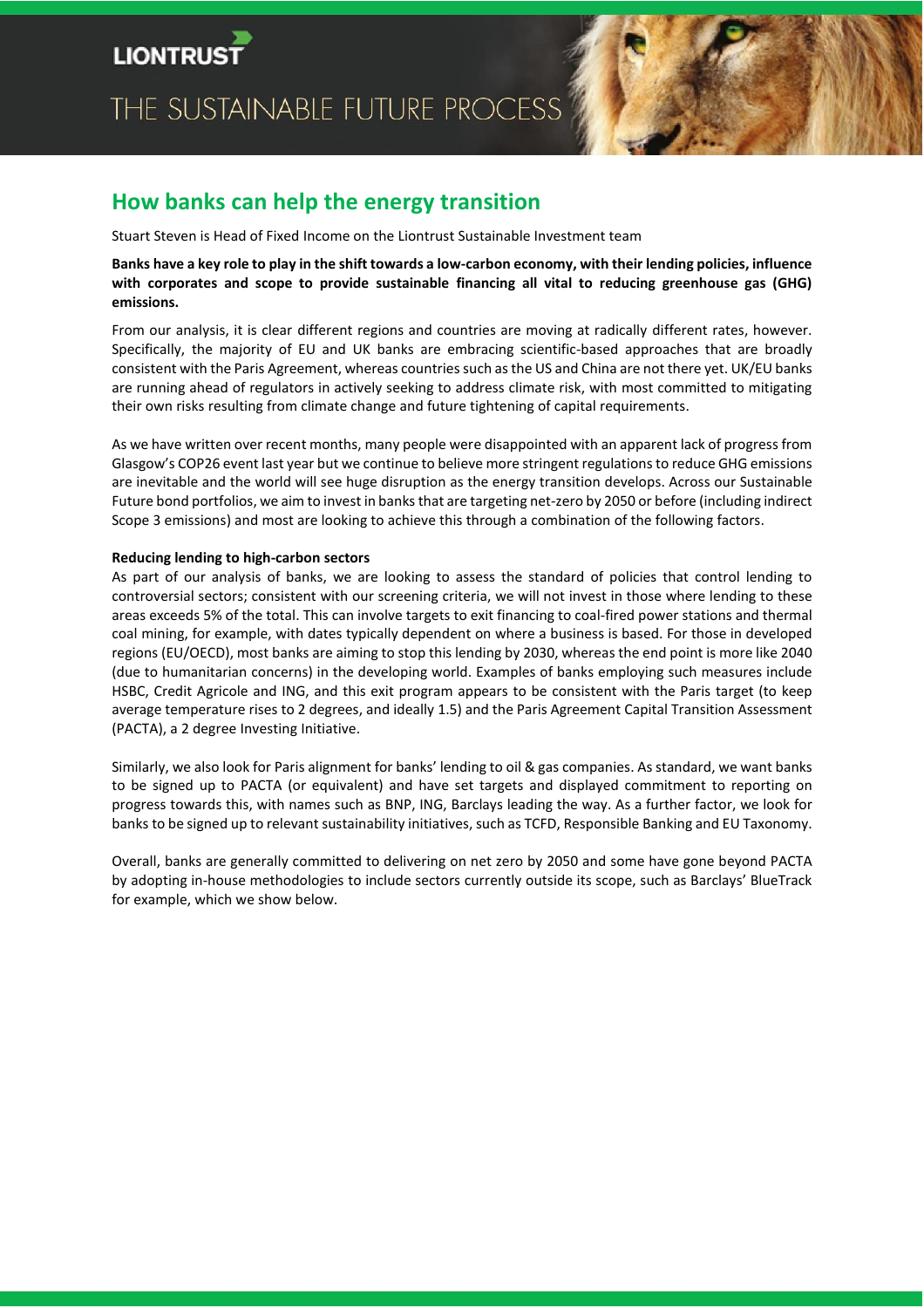#### **Barclays BlueTrack system**



#### **Provision of green/sustainable finance**

On top of avoiding controversial sectors, many banks are also setting out detailed targets to provide lending to sustainable and green companies and projects. HSBC is a strong example here: having met its initial target of \$100 billion between 2017-2020, it is now aiming to provide aggregated lending of between \$750 billion and \$1 trillion to support decarbonisation of corporate clients by 2030. This equates to between 25%-30% of its total loan book.

While not in the same league, Barclays has a target of £100 billion of green financing by 2030 and is also committed to alignment with Paris across its entire business, including investment banking operations. ING, meanwhile, has lent a total of €188 billion to companies linked to the Sustainable Development Goals and has an ongoing target of further lending of €10 billion or more per annum.

#### **Working with corporates to reduce their emissions**

As a further measure, banksincluding NatWest and Lloyds are seeking to cut the emissions within their corporate loan book by at least 50% by 2030. There is limited low-hanging fruit here, as exposure to high-carbon sectors is already small, so these banks are working with corporate clients to identify areas where they can reduce emissions. Key measures are elements such as specialist account managers and web-based offerings to model the cost/benefits of a smaller carbon footprint, and, ultimately, discounted loans. This is particularly interesting as it ensures the transition is taking place across a broad range of sectors, including SMEs and micro-cap companies

As a minimum, we look for banksthat fully incorporate ESG into the decision to lend and for these considerations to be represented at a high level within the management structure.

#### **Improving the energy efficiency of their mortgage book**

While still at an early stage in the UK and Europe, we are starting to see this become more of a focus, with several banks setting targets to improve the average energy average rating of their mortgage book. Best in class at present appears to be Rabobank, whose current mortgage book has an average energy rating of C, with a stated target to improve this to B by 2024 and A by 2030. The company is seeking to do this through a combination of focusing on new lending to highly efficient homes and working with existing customers to implement energy efficiency improvements. Like the Lloyds example above, they are offering assistance, cost/benefit analysis and discounted loans to encourage necessary changes.

Green mortgages are still early in their development but starting to gain traction; over time, we expect the banking industry to come together to share ideas and experiences in a way that will accelerate improvements in the green mortgage market.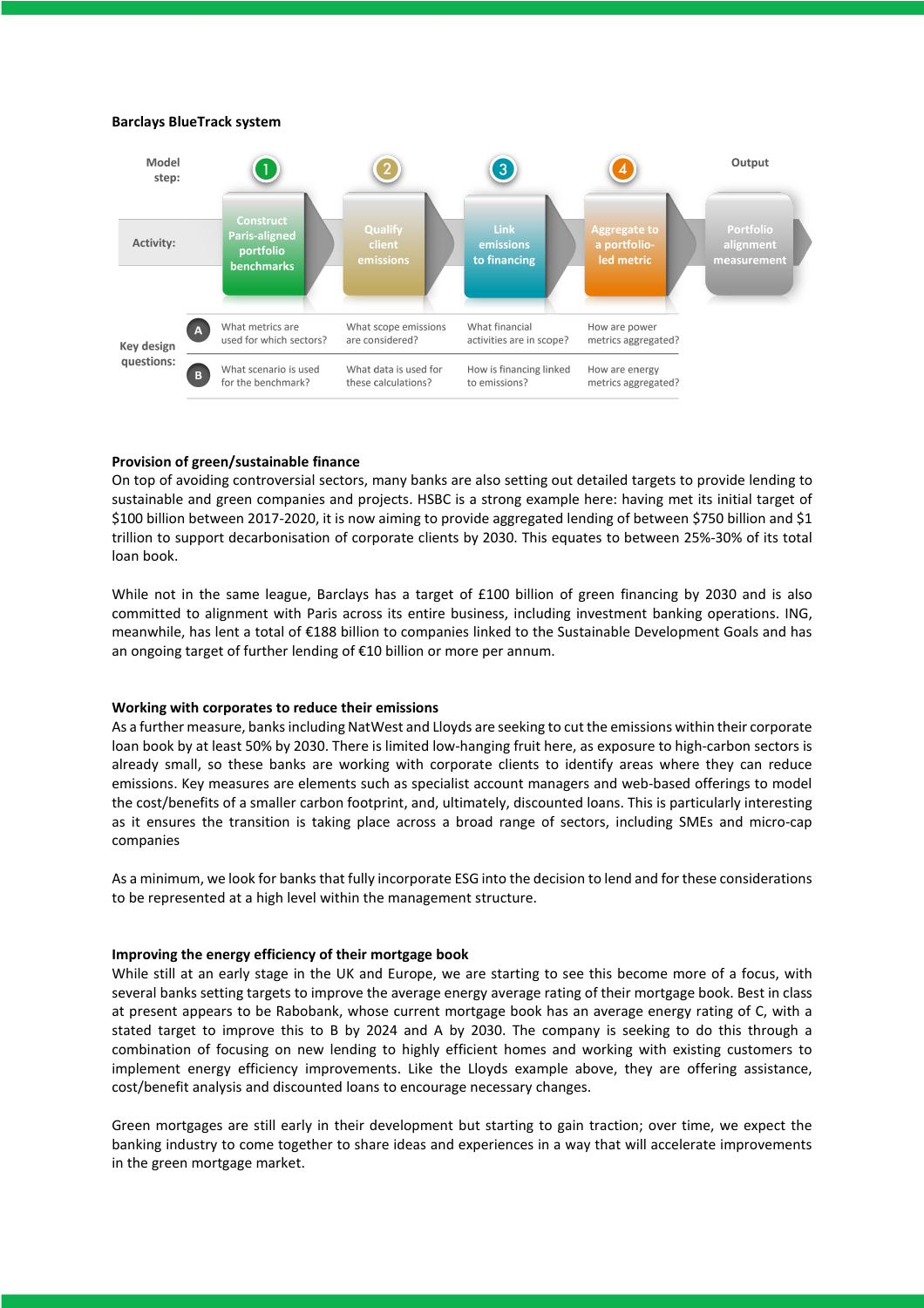#### **Ensuring ESG is incorporated across divisions**

Several banks in which we invest also have asset management, wealth management and insurance operations; given these subsidiaries are key providers of capital to the economy, we also analyse the level to which ESG is incorporated within these divisions. Lloyds Scottish Widows, for example, has introduced formal exclusionary criteria, resulting in significant divestments from its investment portfolio. Moreover, the company has set targets for other sectors/companies that, if not achieved, will result in further divestments.

Banking remains among our favoured parts of the credit market, alongside telecoms and insurers, and was the largest sector position across the Liontrust SF Corporate Bond and Monthly Income Bond Funds at the end of 2021, accounting for 18.1% and 25.3% respectively. We continue to see value in banks, particularly as spreads widened in Q4, and used that opportunity to add risk within the sector.

From an environmental, social and governance (ESG) perspective, our analysis of individual banks for the funds has traditionally focused on the third element but as these businesses play an increasingly pivotal role in facilitating the energy transition, environmental analysis is becoming essential. MSCI, for example, has now upgraded many of the banks that previously scored relatively poorly from an ESG standpoint from BBB/A to AA, which reflects the company changing its methodology on the sector to focus on climate related issues. They are catching up on our rationale for why we rated a number of banks significantly above MSCI in 2019 & 2020, including Lloyds, NatWest and HSBC, and as these businesses help to change the energy landscape, this part of their profile will continue to grow.

For a comprehensive list of common financial words and terms, see our glossary at: liontrust.co.uk/benefits-ofinvesting/guide-financial-words-terms